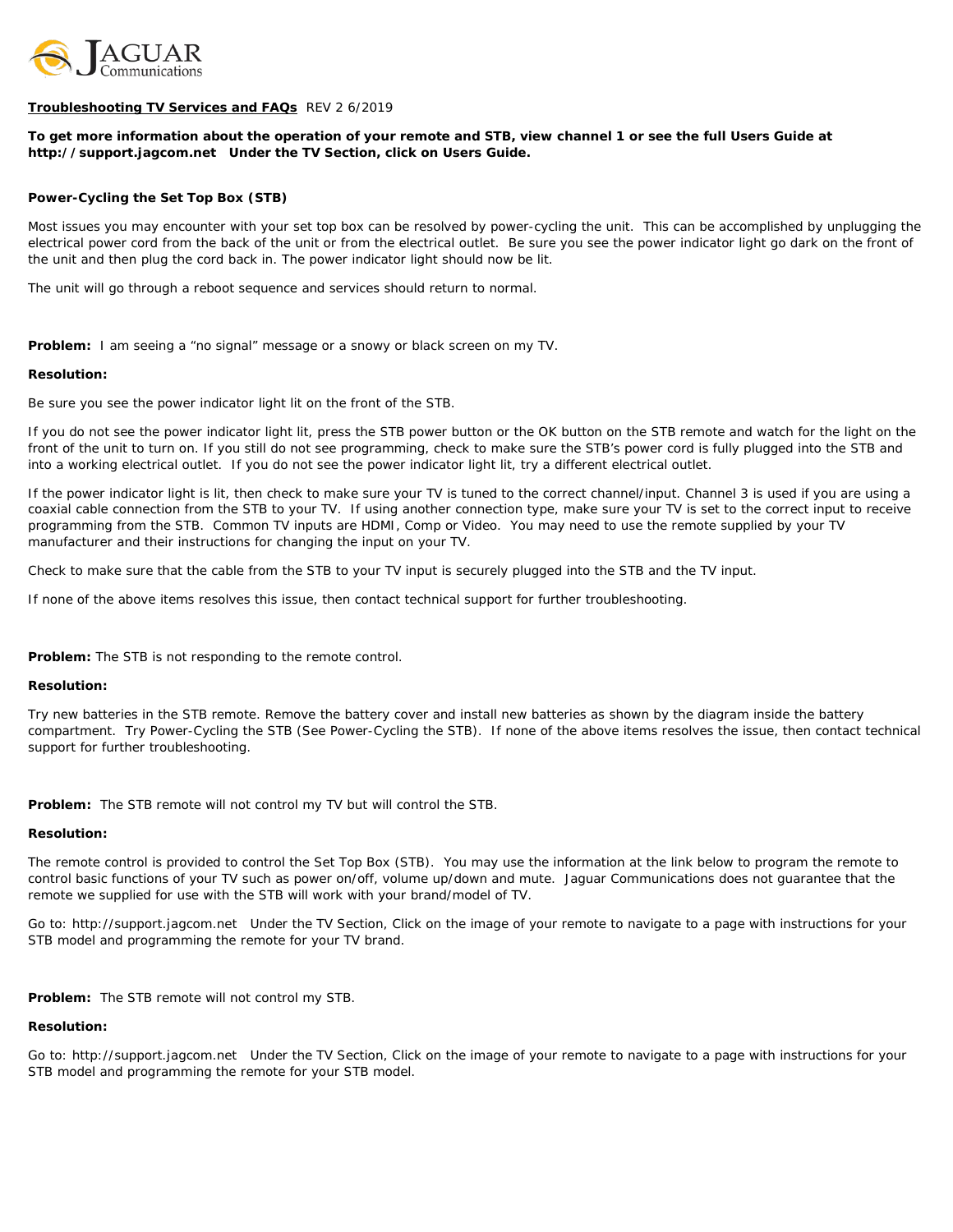**Problem:** The picture is frozen on my TV.

### **Resolution:**

Try using the STB remote to change to a different channel. This may be an issue with a specific channel or channels.

Try unplugging the electrical cord from the back of the unit and plugging it back in. (See Power-Cycling the STB).

If none of these resolves your issue, please contact technical support to troubleshoot further.

**Problem:** Some of my channels are not in full screen.

### **Resolution:**

Non HD channels or SD channels are broadcast in letterbox format and will show black bars above and/or below the picture. This is normal for an SD channel. You may try and use the Picture size or Format button on your TVs remote control to try and change the picture size to use the whole screen. Check your TV's manufacturer's instructions for how to use that feature.

**Problem:** My TV is tuning to a random channel without me changing the channel.

### **Resolution:**

Be sure that another STB remote is not being used in the area that may be sending an unwanted signal to the STB.

Check to make sure that you do not have an Auto-Tune/Reminder activated on your STB.

Tune to channel 1005 to learn more.

Go to: http://support.jagcom.net Under the TV Section, click on Users Guide. See page 31 to learn more.

**Problem:** I would like to turn on/off Closed Captioning (CC).

#### **Resolution:**

On the STB remote press the Menu button. Use the arrow buttons to navigate to Settings, Display and press the OK button. Navigate to the Closed Caption field and use the arrow buttons on the remote to turn CC on or off and then navigate to Save and press the OK button. You may also use the Text button or the  $\#\rightarrow$  button depending on the remote you have.

Tune to Channel 1007 to learn more.

Go to: http://support.jagcom.net Under the TV Section, click on Users Guide. See page 75 to learn more.

**Problem:** I am not seeing Caller ID information on my TV.

## **Resolution:**

You must have telephone service with Jaguar Communications for this feature to work.

Try unplugging the electrical cord from the back of the unit and plugging it back in. (See Power-Cycling the STB).

If none of these resolves your issue, please contact technical support to troubleshoot further.

**Problem:** I would like to place some Parental Controls on the STB so I can place limits on what my family can view.

## **Resolution:**

Tune to channel 1008 to learn more. The default PIN is 0000.

Go to: http://support.jagcom.net Under the TV Section, click on Users Guide. See page 78 to learn more.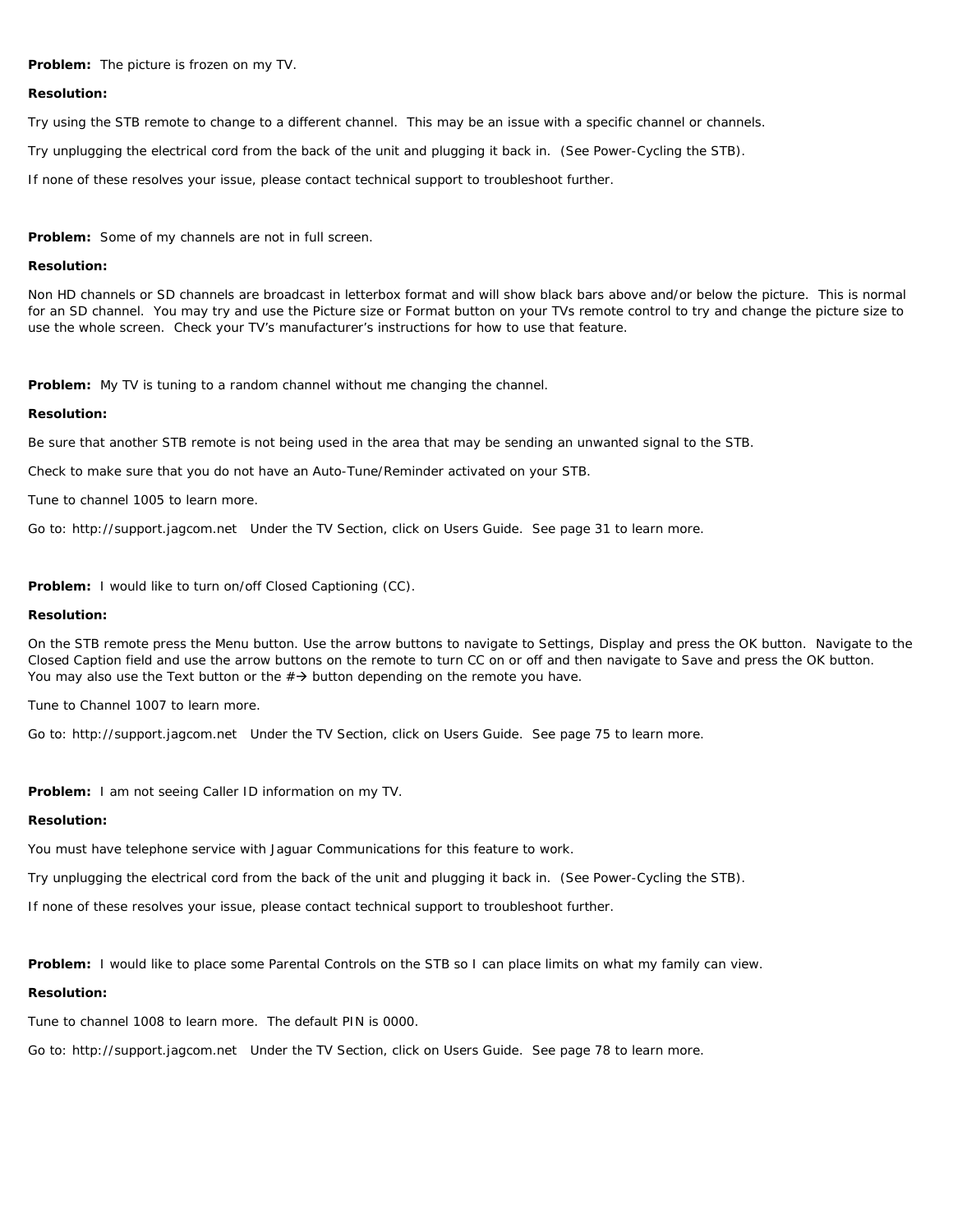**Problem:** I cannot see/manage recordings from all of my STBs.

#### **Resolution:**

First check to make sure all STBs are powered-on and are working normally. If so then unplug electrical power to the DVR Amino 540 unit and each STB. Then plug the power back in for the DVR and wait for it to reboot. Then plug in power to each STB. (See Power-Cycling the STB). This process should re-link the Whole Home DVR (WHDVR) feature. If this does not resolve your issue then contact technical support for further troubleshooting.

**Problem:** When I press the Guide button, I am not seeing all of my subscribed channels.

### **Resolution:**

On the STB remote press the guide button. Then press the blue button to show favorites. In the lower left corner of the guide it should display "Showing Subscribed Channels". If not, then press the blue button again to toggle to the list of channels you would like to display in the guide. If this did not resolve your issue, then try unplugging electrical power from the STB and plugging it back in. (See Power-Cycling the STB). If that does not resolve your issue, please call technical support to troubleshoot further.

Tune to channel 1003 to learn more.

**Problem:** When I press the Guide button and select a channel/program to view, the guide does not close.

### **Resolution:**

The default setting is to allow for the guide to display for 30 seconds after you have made a selection.

You may change this setting. On the STB remote press the Menu button and then use the arrow buttons to navigate to Settings. Use the arrow buttons to navigate to Guide and then press the OK button. From this screen you can customize the guide.

Use the arrow buttons to change the selection "After Changing Channel" from the default "Keep Guide open" to "Close Guide".

You may also choose to keep the default "Keep Guide open" but change the "Inactivity Timeout" from the default of 30 Seconds to a shorter value.

After completing your changes be sure to use the arrow buttons to navigate to Save and then press the OK button.

Tune to channel 1007 to learn more.

**Problem:** When I record shows, either the beginning or the end of the show is not recorded.

## **Resolution:**

All broadcasters control the actual start time and stop time of their programming. Sometimes they choose to start a program later than the actual advertised time or let it run a bit longer then the advertised time. You can adjust recording offsets to help alleviate this problem.

Tune to channel 1005 to learn more.

Go to: http://support.jagcom.net Under the TV Section, click on Users Guide. See page 22 to learn more.

# **FAQs**

**Q:** I do not like the colors of the guide and menus, can I change this.

**A:** Unfortunately the guide/menu color scheme is not customizable.

**Q:** Can I customize other settings for the guide?

**A:** Yes. Tune to channel 1005 to learn more.

On the STB remote press the Menu button and then use the arrow buttons to navigate to Settings. Use the arrow buttons to navigate to Guide and then press the OK button. From this screen you can customize the guide. After completing your changes be sure to use the arrow buttons to navigate to Save and then press the OK button.

**Q:** How can I tell how much Space is being user on my DVR?

**A:** Press the Filmstrip Button or the List button on the remote. The percentage of space used is shown above the list of your recordings.

- **Q:** Can I transfer a recording off from the DVR to another device?
- **A:** No. Recordings are encrypted and current copyright laws forbid this.